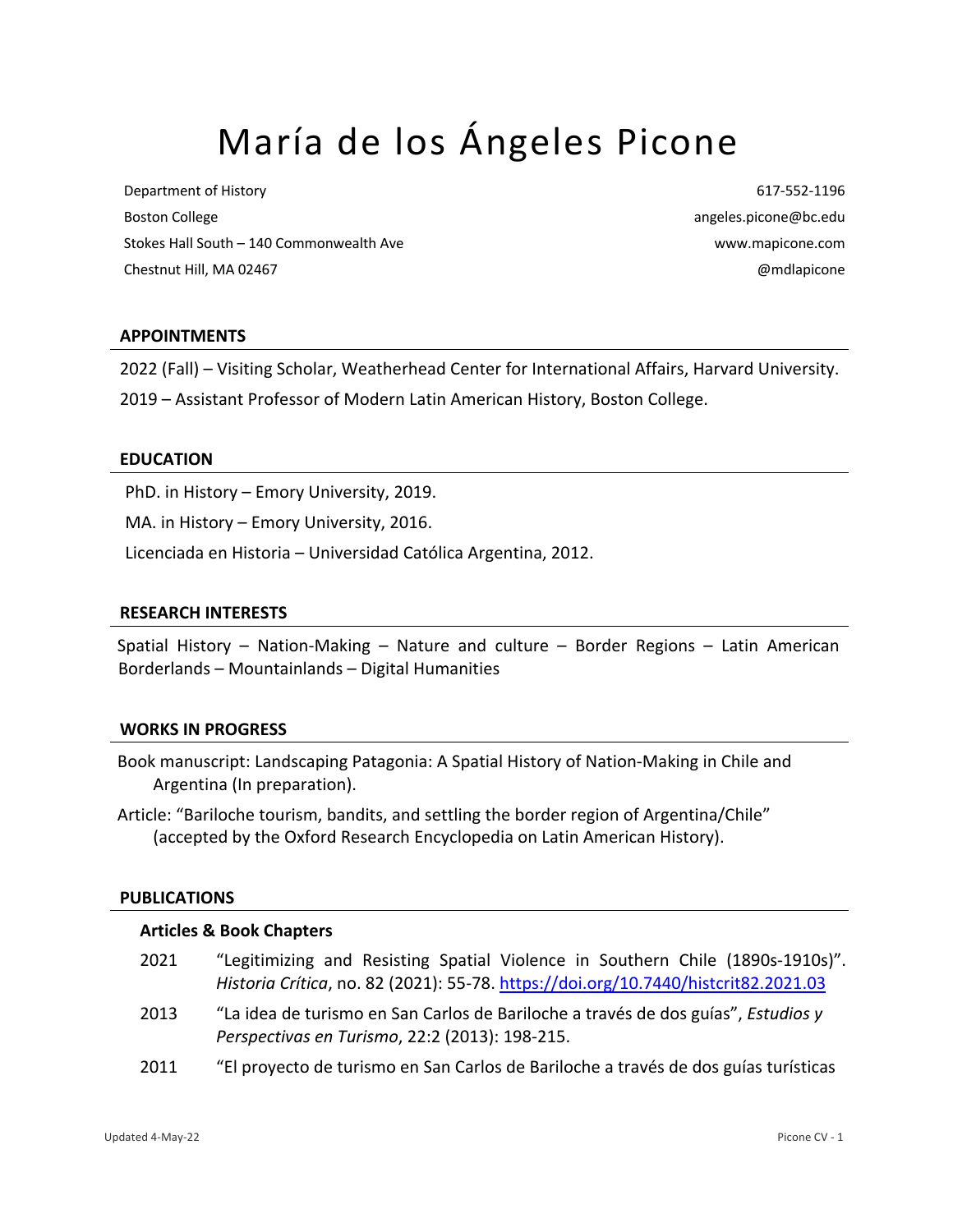(1938)", P. Núñez (Ed.), Miradas transcordilleranas: selección de trabajos del IX Congreso Argentino-Chileno de Estudios Históricos e Integración Cultural, San Carlos de Bariloche: IIDyPCa, UNRN – CONICET.

# **Book Reviews**

- 2022 (in preparation) *Nationalizing Nature: Iguazu Falls and National Parks at the Brazil-Argentina Border* by Frederico Freitas (Camrbidge University Press, 2021), *Environmental History*.
- 2021 *The Conquest of the Desert: Argentina's Indigenous Peoples and the Battle for History* edited by Carolyne Larson (University of New Mexico Press, 2020), H-Latam.
- 2017 *Imaging the Great Puerto Rican Family* by Hilda Llórens (Rowman & Littlefield, 2016), Coordinating Council of Women in History Newsletter (Summer).

## **Other**

2018 "Comentario a 'Orden y comercio. La construcción de estado y ciudadanía en la cordillera norpatagónica a principios del siglo XX' by Jorge E. Muñoz Sougarretand Eva Muzzopappa, *Araucania-Norpatagonia II: La fluidez, lo disruptivo y el sentido de la frontera*, edited by Brenda Matossian, Andrés Núñez, Paula Núñez, Marcela Tamagnini, and Carolina Odone Correa, 53–76. Aperturas. Viedma: Editorial UNRN, 2018. http://books.openedition.org/eunrn/1758

#### **AWARDS**

2021 Honorable Mention, Best Syllabus Prize – Conference on Latin American History, Teaching Section. Theme: "Not Another Exam: Creative Assignments for Latin American History Courses."

# **FELLOWSHIPS AND OTHER FUNDING**

|         | 2022-23 Teaching, Advising, and Mentoring Grant (Joint Award with five other faculty),<br>Boston College University Council on Teaching. |
|---------|------------------------------------------------------------------------------------------------------------------------------------------|
| 2018-19 | Graduate Digital Publishing Fellowship, Fox Center for Humanistic Inquiry, Emory<br>University.                                          |
| 2018-19 | Dissertation Completion Fellowship, Halle Institute for Global Learning and<br>Research, Emory University – declined.                    |
| 2018-19 | Writing Center Completion Fellowship, Laney Graduate School, Emory University -<br>declined.                                             |
| 2018-19 | Emory Libraries/ECDS Graduate Fellowship, Emory University - declined                                                                    |
| 2018    | <b>Travel Grant, American Historical Association</b>                                                                                     |
| 2017    | Travel Grant, Latin American Studies Association.                                                                                        |
| 2017    | Professional Development Fund for Conference Participation, Laney Graduate                                                               |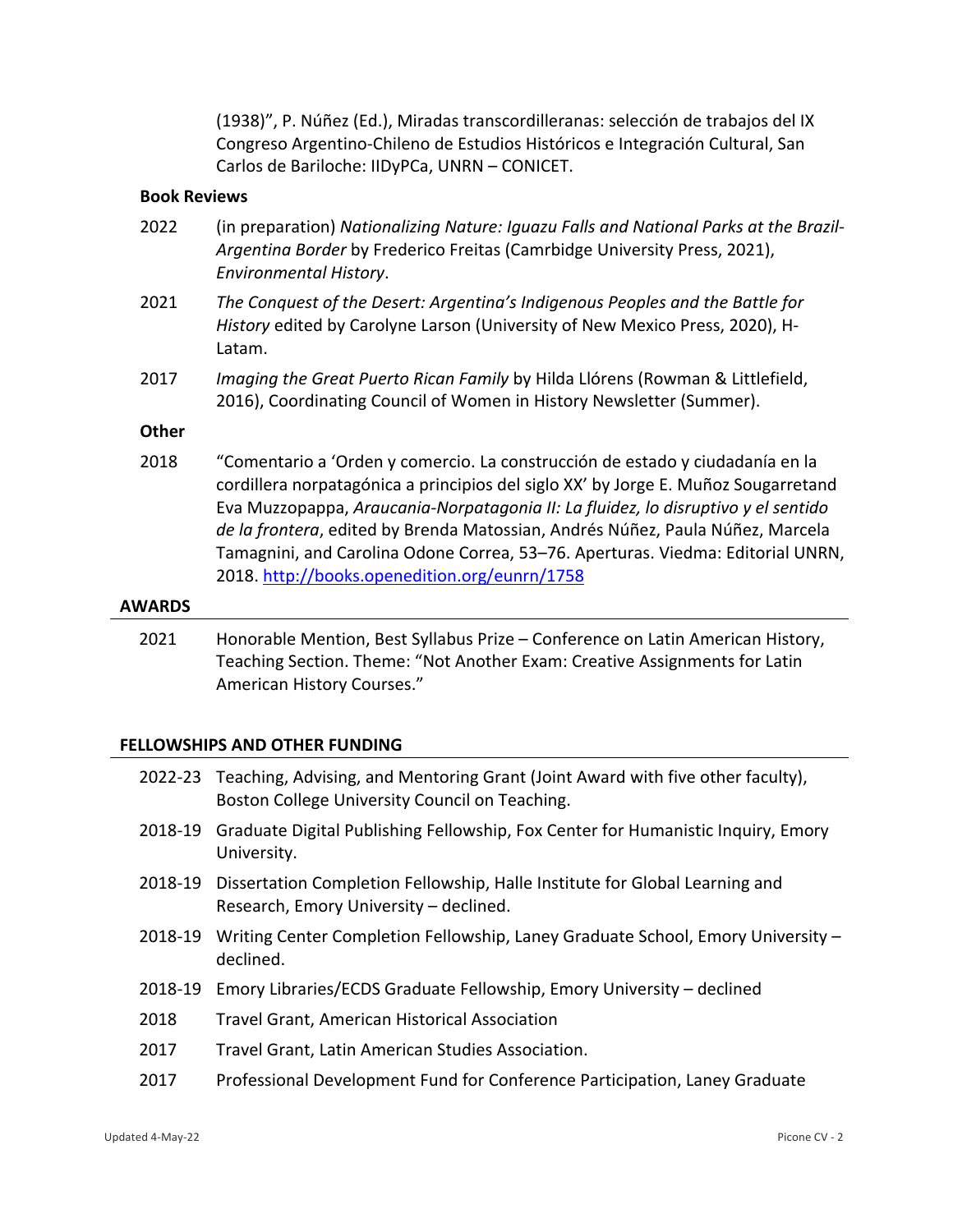School, Emory University.

- 2016 Joseph J. Matthews Award for Dissertation Research, Department of History, Emory University.
- 2014-16 Professional Development Fund for Research, Laney Graduate School, Emory University (Summers).
- 2016 Teaching Mini-Grant, Center for Faculty Development and Excellence, Emory University.
- 2013-18 Doctoral Fellowship, Laney Graduate School, Emory University.
- 2011 The Institute for the Leadership in the Americas Fellowship, The Fund for American Studies.

# **SCHOLARLY ENGAGEMENT**

## **Seminar organizer**

2021 New Research on Latin American Borderlands – A series of eight conversations showcasing new scholarship on border regions of Latin America. Co-convened with Kyle Harvey (Western Carolina University) and sponsored by the Department of History (Boston College).

## **Session organizer/chair**

- 2022 Resisting the Nation in Border Regions: Africa and South America in the 20th Century – American Historical Association, New Orleans.
- 2022 Chile-Río de la Plata Section Meeting: Culture as Resistance Conference on Latin American History, New Orleans.
- 2021 Chile-Río de la Plata Section Meeting: Writing, Thinking, and Teaching the Southern Cone Today – Conference on Latin American History (virtual due to COVID-19).
- 2021 Resisting the Nation in Border Regions: Africa and South America in the 20th Century – American Historical Association, Seattle. [Postponed due to COVID-19]
- 2018 Spatial History in Border Regions of Latin America Conference on Latin American History Annual Meeting (CLAH/AHA), Washington, D.C.
- 2017 Trans-Andean Viscosities: Transnational Spaces between Argentina and Chile Latin American Studies Association Annual Congress, Lima (Perú).

## **Workshop facilitator**

2020 Digital Tools for Spatial Questions – Conference on Latin American History, Virtual Teaching Workshop Series – with Dr. Sharika Crawford.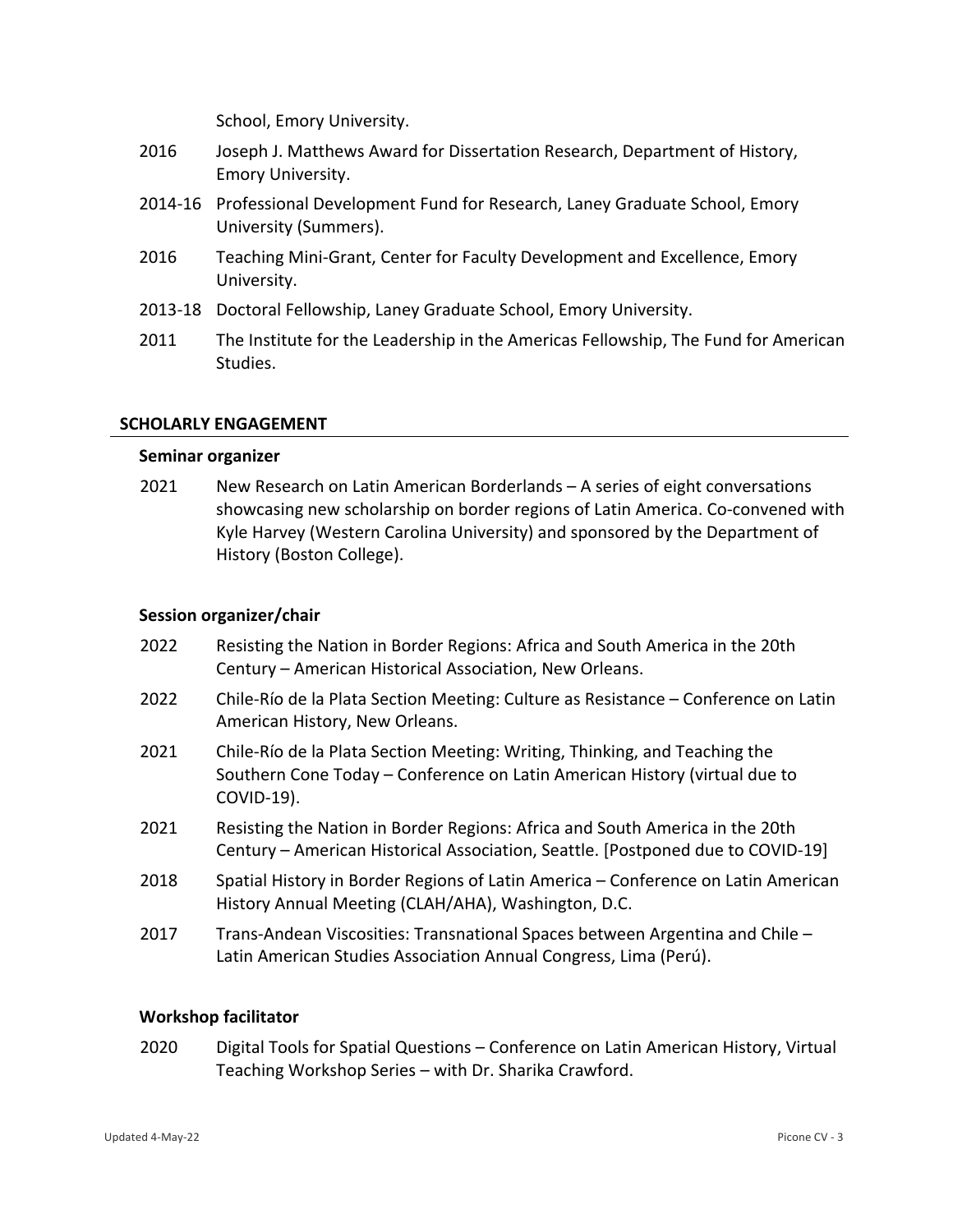#### **Invited talks**

- 2021 "Patria y Vida: Historical Perspectives on Cuba" Organization of Latin American Affairs and Cuban-American Student Association, Boston College.
- 2017 "Me voy al Archivo" Departamento de Historia, Universidad Católica Argentina, Buenos Aires (Argentina).
- 2017 "Blurry Borderlines: From Border Negotiations to Ambiguous Understandings of Patagonia, 1890-1915" – Instituto de Historia, Universidad Católica de Chile, Santiago (Chile).
- 2016 "Rooting the Nation in Moving Landscapes: Railroad Travel in Chile, 1934-1946", Liberal Arts International Conference – Texas A&M University, Doha (Qatar).

#### **Paper presentations**

- 2022 'Chileans Deserve Better Treatment': Targeted Violence in Argentine Patagonia, 1900–40 – American Historical Association Annual Meeting, New Orleans.
- 2021 'Chileans Deserve Better Treatment': Targeted Violence in Argentine Patagonia, 1900–40 – American Historical Association Annual Meeting, Seattle. [Postponed due to COVID-19]
- 2020 "Ciencia, autoridad, y naturaleza en los Andes Patagónicos, 1895-1901" Jornadas Virtuales de Historia de América.
- 2020 "Mapping the Desert: Constituting Boundaries in the Patagonian Andes, 1895- 1901" – Constituting Boundaries Conference, Pembroke College, Oxford University (UK) [Cancelled due to COVID-19]
- 2020 "Policing the Border: Rural Workers, the Border, and Police Forces in Northern Patagonia, 1910–30" – American Historical Association Annual Meeting, New York.
- 2019 "The Argentine Switzerland: Forging an Attractive Landscape in the Northern Patagonian Andes, 1910-1930" – Latin American Studies Association Annual Meeting, Boston.
- 2018 "'It is not a mountain': Authority, Science, and Border Negotiations in the Patagonian Andes, 1897-1901" – Global Mountains Workshop, Department of History, University of Cambridge (UK).
- 2017 "Transnational belonging: Nationhood and the Border in the Northern Patagonian Andes, 1895-1930"– Latin American Studies Association Annual Meeting, Lima (Perú).
- 2017 "Agencias estatales y espacio fronterizo: La Nación en los documentos cartográficos entre 1902 y 1955"– Taller Binacional Argentino-Chileno Araucanía-Norpatagonia Cultura y Espacio, Universidad Católica de Chile, Villarrica (Chile).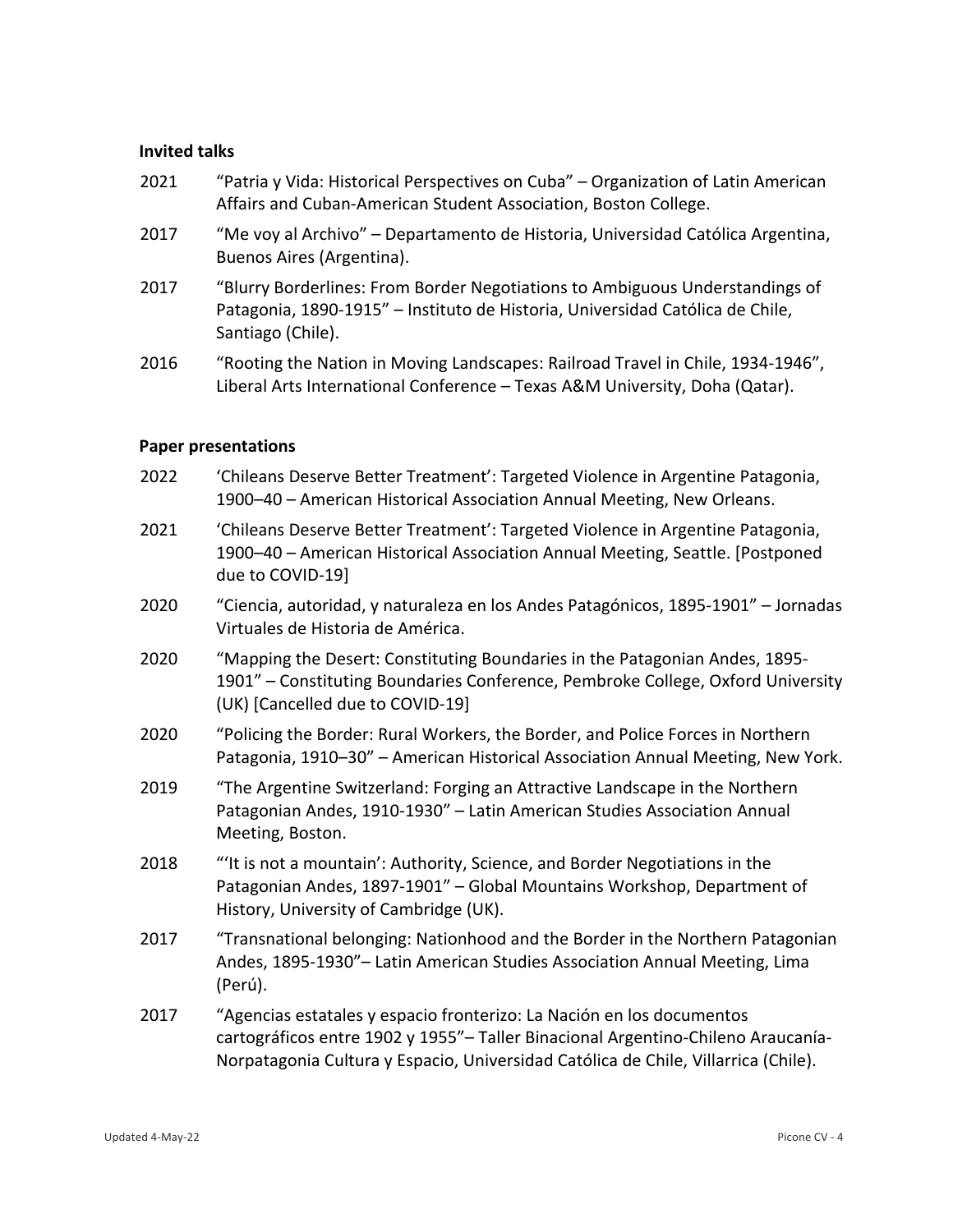- 2016 "Bueno, bonito, barato: Una herramienta digital para el aula de historia" Conferencia en Historia Argentina y Latinoamericana, Instituto de Enseñanza Superior "Alicia Moreau de Justo," Buenos Aires (Argentina).
- 2016 Moving Landscapes: Travel and Railroad Press in Chile, 1934-1946 Conference on Latin American History Annual Meeting (CLAH/AHA), Atlanta.
- 2012 San Carlos de Bariloche: del paisaje no europeo al ideal de la 'Suiza Argentina' (1900-1940) – Congreso de Historia Moderna y Contemporánea, Universidad de Buenos Aires (Argentina).
- 2012 Problematizando al Estado en un territorio de frontera: El aporte de la historia regional, Conferencia de Jóvenes Investigadores – Instituto de Desarrollo Económico y Social (IDES), Buenos Aires (Argentina).
- 2011 El projecto turístico de San Carlos de Bariloche a través de dos guías (1938) Congreso Argentino-Chileno de Estudios Históricos e Integración Cultural, Universidad Nacional de Río Negro (Argentina).

## **Commentator**

- 2022 Identity Construction and Social Hierarchies in Argentina and Chile, 19th-20th Centuries (Panel) – American Historical Association Annual Meeting, New Orleans.
- 2021 Chile-Río de la Plata Studies Section Meeting: Writing, Thinking, and Teaching the Southern Cone Today – Conference on Latin American History (virtual due to COVID-19).
- 2020 Oxford Latin American Graduate Seminar (Trinity Term) Oxford University Latin American Centre.
- 2020 Environmental Humanities and the Andean Mountain Range: Science, Geography, and Climate (Panel) – American Historical Association Annual Meeting, New York.

## **Panelist**

| 2022 | Beyond Essays and Exams: Creative Ways to Evaluate Student Learning -<br>Excellence in Teaching Day, Center for Teaching Excellence, Boston College. |
|------|------------------------------------------------------------------------------------------------------------------------------------------------------|
| 2021 | Cuban Crisis Panel – Organization of Latin American Affairs, Boston College.                                                                         |
| 2021 | Plenary: Engaging and Supporting BC Students - Graduate Student Teaching<br>Conference, Center for Teaching Excellence, Boston College.              |
| 2021 | This isn't Busywork - Making Structure Meaningful - Teaching Roundtables,<br>Center for Teaching Excellence, Boston College.                         |

## **TEACHING EXPERIENCE**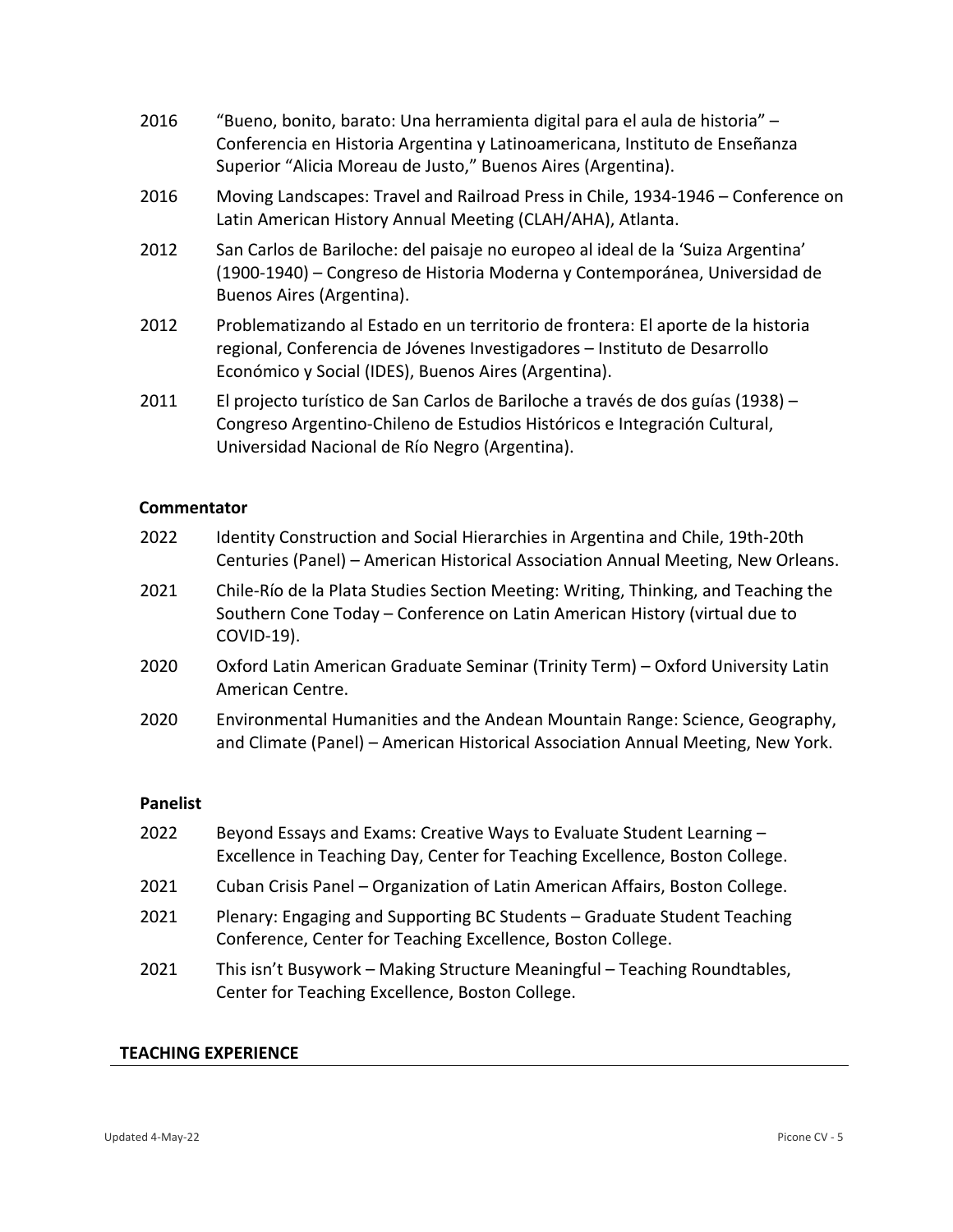#### **Boston College**

#### *Undergraduate courses*

Core Topics: Rebelling & Resisting in Modern Latin America (HIST 1833)

Modern Latin American History (HIST 2302)

Study and Writing of History: Space Before Google Maps (HIST 3364)

Borders and Frontiers in Modern Latin America (HIST 4302)

Senior Colloquium: Global Borderlands (HIST 5303)

# *Reading and Research*

Spring 2020: Borderlands of Latin America (with Madison Cortez-Ciaffone)

## *Advising*

| 2020-2021 | Doctoral student: Madison Cortez-Ciaffone (committee member) |
|-----------|--------------------------------------------------------------|
| 2021-2022 | Honors thesis: Jhon De la Cruz (thesis advisor)              |

# **Emory University**

- 2016 Voyages, Culture, and Sex in Latin America, Spring, hist265.wordpress.com
- 2015 Culture as a Lived Experience, co-taught with Dr. Sergio Gutiérrez Negrón, Summer, scholarblogs.emory.edu/span19
- 2014 Brazil, Country of the Future, Teaching Assistant for Professor Thomas Rogers, Fall.

# **Secondary Education**

- 2012-2013 History, Colegio Cardenal Newman (9<sup>th</sup> grade), Boulogne (Argentina).
- 2010-2013 History, St. Matthew's College (Middle School), Buenos Aires (Argentina).
- 2009-2013 History, Political Economy, and Citizenship (grades 8-11), Oakhill School, Garín (Argentina).
- 2007 English, 8th grade, Colegio del Arce, Buenos Aires (Argentina).
- 2007 English and History,  $8<sup>th</sup>$  grade, Eccleston School, Buenos Aires (Argentina).

# **Primary Education**

- 2008-2011 English, 2<sup>nd</sup> and 3<sup>rd</sup> grades, Oakhill School, Garín (Argentina).
- 2005-2006 English,  $5<sup>th</sup>$  and  $6<sup>th</sup>$  grades Milenio III College, Buenos Aires (Argentina).
- 2004 English, 4<sup>th</sup> grade, Colegio San Lucas, Buenos Aires (Argentina).

## **DIGITAL HUMANITIES**

Students' Collaborative WordPress Projects: Voyages, Culture, and Sex; Modern Latin America; Borders & Frontiers in Modern Latin America (Spring 2020 & Fall 2020).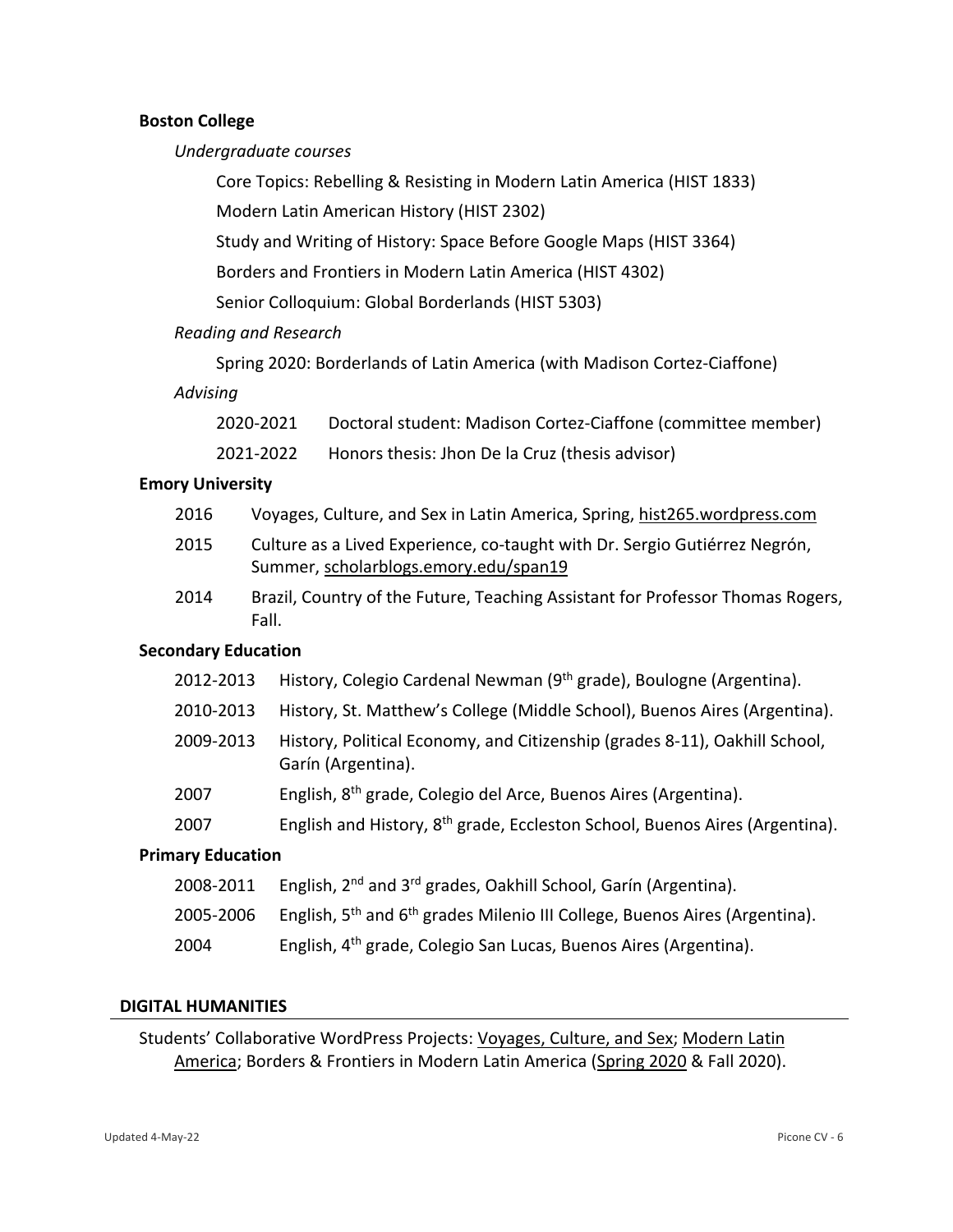Voyages, Culture, and Sex Website for the course I taught in the Spring 2016. The site features the syllabus, calendar, instructions and rubrics, students' posts, and the heritage digital project as a final assignment.

Urban Culture as a Lived Experience Website for the course I co-taught in the Summer 2015 in Buenos Aires (Argentina) as part of the requirements for the Summer Argentine Studies Program (Emory University). It features assignments and students' posts that blended the use of the Spanish language with their experiences in the Argentine capital.

Windows into English Avenue and Vince City Website in collaboration with other six graduate students. This was a final project for "Global Migrations and Local Diasporas" course taught by Dr. Jeffrey Lesser (Fall 2013). Besides collaborating with the content, I helped code the site.

# **SERVICE ACTIVITIES**

## **History Department at Boston College Service**

Graduate Certificate in Digital Humanities Advisory Board Member, 2020-

Lectures Series Committee (History Department), 2021-

## **Boston College Service**

Fulbright Student Grants Interviewer, 2021

#### **Association Service**

Conference on Latin American History, Teaching Section Secretary (2022) and Chair (2023)

Southern Historical Association/Latin American & Caribbean Section – Murdo J. Macleod Book Prize (2021)

Conference on Latin American History, Chile-Río de la Plata Section Secretary (2020) and Chair (2021)

Executive Council of the Student Section, Latin American Studies Association Member, 2017-2019.

## **Service to the Profession**

Manuscript Reviewer: *The Americas*, *Historia Crítica*, *Acardia*.

Book Reviewer: Environmental History, H-Latam, Coordinating Council of Women Historians Newsletter.

Other Service to the Profession

H-Borderlands Review Editor, 2018-2021

H-Borderlands Editor (1 of 3), 2016-2021

#### **Emory University Service**